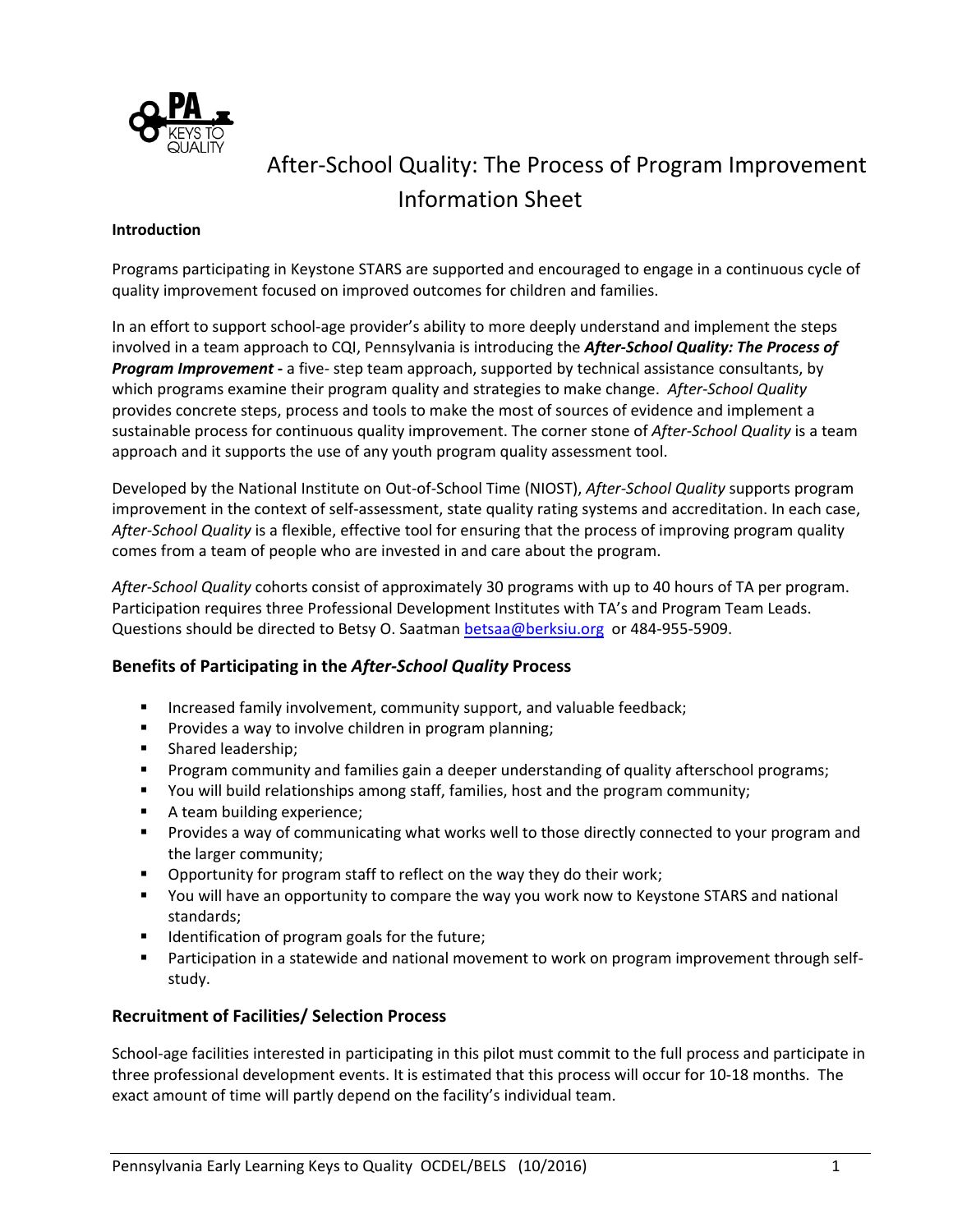Programs from each region will be selected to participate in the ASQ cohort. Applicants will be notified regarding next steps to the ASQ Cohort within 15 days of receiving application**.**

| <b>Afterschool Quality</b><br><b>Program Elements</b>        | <b>Proposed Model</b>                                                                                                                                                                                                                                                                                |  |  |
|--------------------------------------------------------------|------------------------------------------------------------------------------------------------------------------------------------------------------------------------------------------------------------------------------------------------------------------------------------------------------|--|--|
|                                                              | To assist program in understanding and implementing a team approach<br>$\bullet$<br>to continuous quality Improvement.                                                                                                                                                                               |  |  |
| Goal                                                         | To support facilities in meeting STAR 3 Leadership and Management<br>standard for developing and implementing a Continuous Quality<br>Improvement Plan.                                                                                                                                              |  |  |
|                                                              | To sustain a CQI process to identify program strengths, areas for<br>improvement, needed resources to inform grant requests.                                                                                                                                                                         |  |  |
| <b>Eligible Facilities</b>                                   | Keystone STARS facilities at STAR 2, 3 or 4 (serving school-age children)<br>$\bullet$<br>with priority to facilities at STAR 2 and 3.                                                                                                                                                               |  |  |
|                                                              | Each facility may receive up to 40 hours of support; minimum of 20 hours<br>$\bullet$<br>each for up to eighteen months.                                                                                                                                                                             |  |  |
|                                                              | Technical Assistance will be provided by Regional school-age TA<br>consultants trained by NIOST in the After-School Quality process.                                                                                                                                                                 |  |  |
| Service Array,<br><b>Frequency and</b><br><b>Duration of</b> | No set minimums for observation/on-site work, however, the process<br>does outline six team meetings. Facility Team Leader and TA will<br>negotiate supports needed around these meetings.                                                                                                           |  |  |
| consultation                                                 | Sources of evidence will be collected by team members and analyzed to<br>$\bullet$<br>develop action plan. TA will provide supports to facility during this<br>process and check-in regularly on progress.                                                                                           |  |  |
|                                                              | TA will work with facility to identify any additional resources needed to<br>complete process.                                                                                                                                                                                                       |  |  |
|                                                              | One-day training on the process for both TAs and Team Leads from<br>$\bullet$<br>participating facilities.                                                                                                                                                                                           |  |  |
|                                                              | Detailed Program Manual - this will be provided to all participating<br>٠<br>facilities by the PA Key.                                                                                                                                                                                               |  |  |
| <b>Notable Program</b><br><b>Features</b>                    | Portal of resources to support collection of data (e.g. staff, family, host,<br>٠<br>child questionnaires, program observation, sample letters, etc.). Each<br>participating program and TA will have access to the portal. Portal access<br>is at no cost for cohort facilities and TA consultants. |  |  |
|                                                              | Receive After-School Quality program guide. For sample of contents:<br>http://www.niost.org/pdf/ASQ/ASQ Guide Sample.pdf                                                                                                                                                                             |  |  |

#### **Financial Responsibility**

Programs participating in the *After-School Quality* Pilot will be responsible for expenses incurred throughout the process. The professional development will be at no cost with the exception of travel and food expenses, which will be the responsibility of the program. Programs are encouraged to use Keystone STARS supports including professional development and the grants and awards process to address program improvement needs.